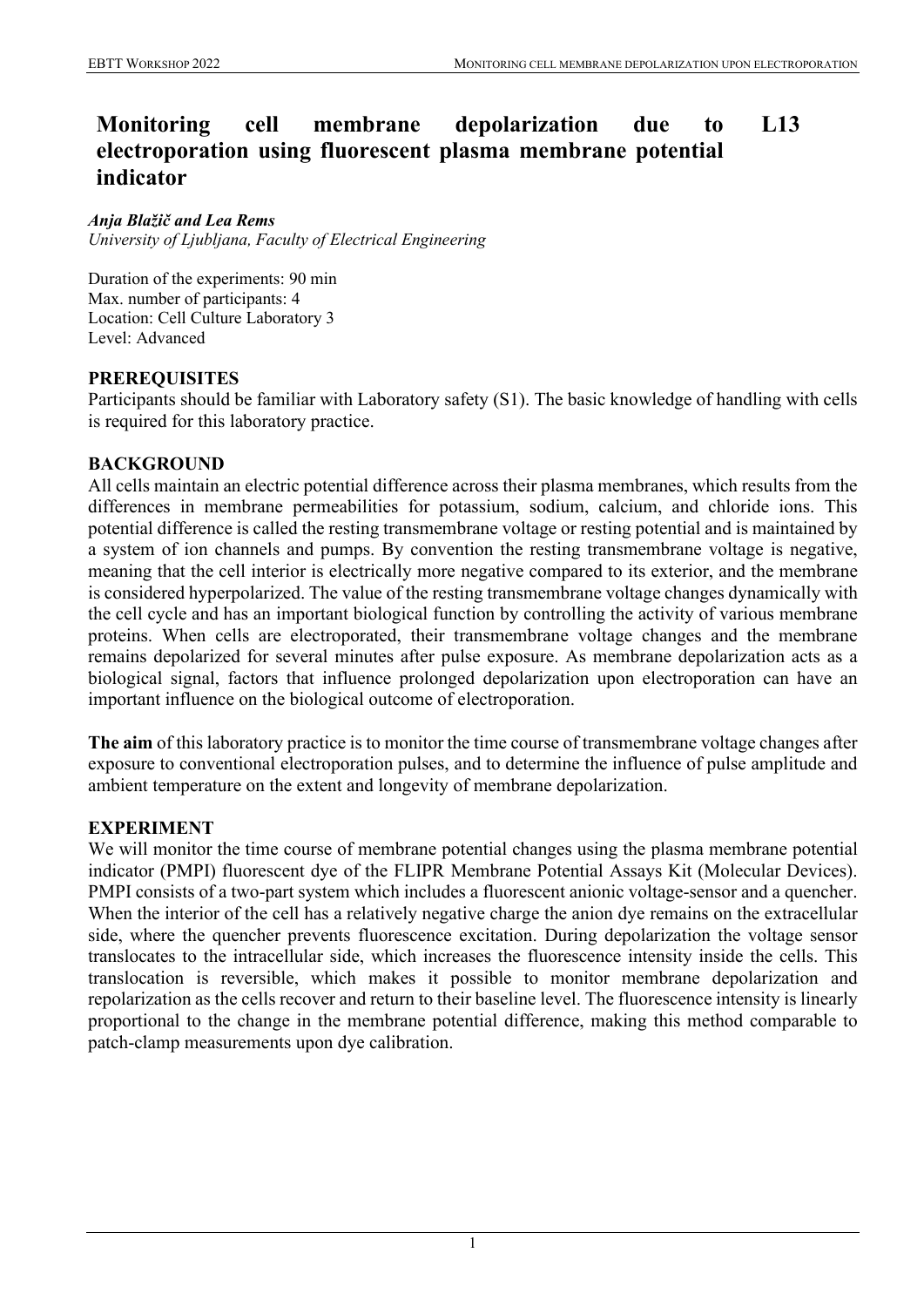**Protocol:** U87-MG human glioblastoma cells will be plated in Nunc Lab-Tek II chambered coverglass three to four days before the experiments. On the day of the experiments, the cells will be stained for 30 min at 37°C with the Component A of the FLIPR Membrane Potential Assay Red (Molecular Devices, #R7291), diluted in Live Cell Imaging Solution (Invitrogen, #A14291DJ). Afterwards, the cells will be placed on the microscope stage. The cells will be exposed to a single 100 µs pulse of selected amplitude, delivered by BTX Gemini pulse generator through a pair of Pt-Ir wire electrodes. Time lapse images of the cells will be acquired before and after pulse application. We will compare the response of the cells at room temperature and at 37°C, to observe how cell recovery depends on the temperature. The cells will be imaged on inverted microscope Leica DMi8 with LED8 illumination source controlled by the LasX software (all Leica Microsystems). The membrane potential dye will be excited with green LED (555/28 nm) and its florescence will be passed through DFT51010 filter and detected with the Leica DFC9000 Gt camera.



**Figure 1:** Brightfield image (*left*) and fluorescence (*right*) of U87-MG cells stained with FLIPR membrane potential assay.

## **FURTHER READING:**

Wegner, L.H., W. Frey, and A. Silve. Electroporation of DC-3F cells is a dual process. *Biophys. J.* 108:1660–71, 2015.

Baxter, D.F., M. Kirk, A.F. Garcia, A. Raimondi, M.H. Holmqvist, K.K. Flint, D. Bojanic, P.S. Distefano, R. Curtis, and Y. Xie. A novel membrane potential-sensitive fluorescent dye improves cell-based assays for ion channels. *J. Biomol. Screening* 7:79–85, 2002.

Klapperstück, T., D. Glanz, S. Hanitsch, M. Klapperstück, F. Markwardt, and J. Wohlrab. Calibration procedures for the quantitative determination of membrane potential in human cells using anionic dyes. *Cytometry Part A* 83A:612–26, 2013.

Burke, R.C., S.M. Bardet, L. Carr, S. Romanenko, D. Arnaud-Cormos, P. Leveque, and R.P. O'Connor. Nanosecond pulsed electric fields depolarize transmembrane potential via voltage-gated K+, Ca2+ and TRPM8 channels in U87 glioblastoma cells. *Biochim. Biophys. Acta (BBA) - Biomembranes* 1859: 2040–50, 2017.

Dermol-Černe, J., D. Miklavčič, M. Reberšek, P. Mekuč, S.M. Bardet, R. Burke, D. Arnaud-Cormos, P. Leveque, and R.P. O'Connor. Plasma membrane depolarization and permeabilization due to electric pulses in cell lines of different excitability. *Bioelectrochemistry* 122:103–14, 2018.

Blackiston, D.J., McLaughlin, K.A., M. Levin. Bioelectric controls of cell proliferation: ion channels, membrane voltage and the cell cycle. *Cell Cycle* 8(21): 3527-36, 2009.

L. Vodovnik, D. Miklavčič, G. Serša. Modified cell proliferation due to electrical currents. *Med Biol Eng Comput* 30(4): CE21-8, 1992.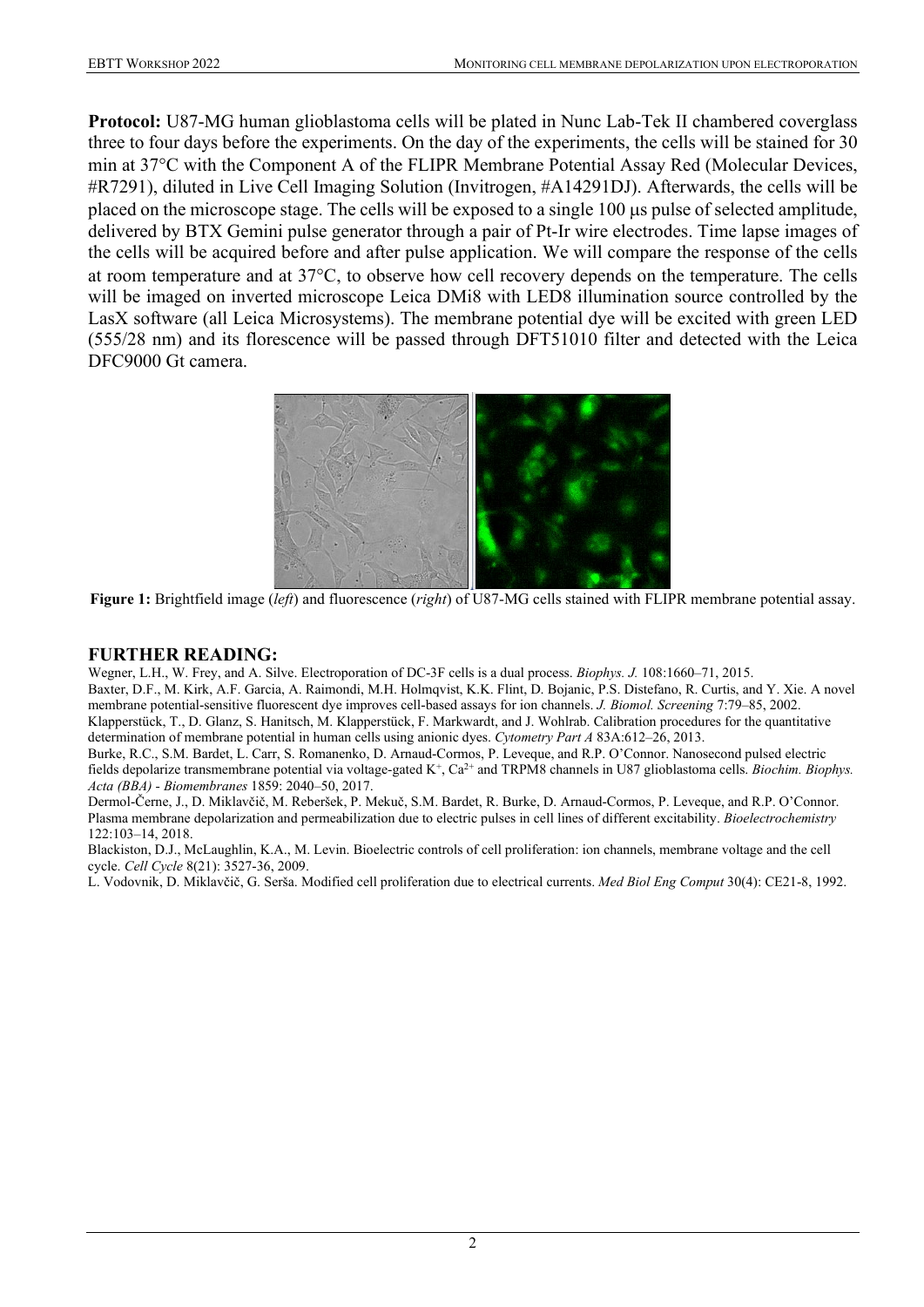# **NOTES & RESULS**

Fluorescence intensity (a.u.)

Time (s)

3